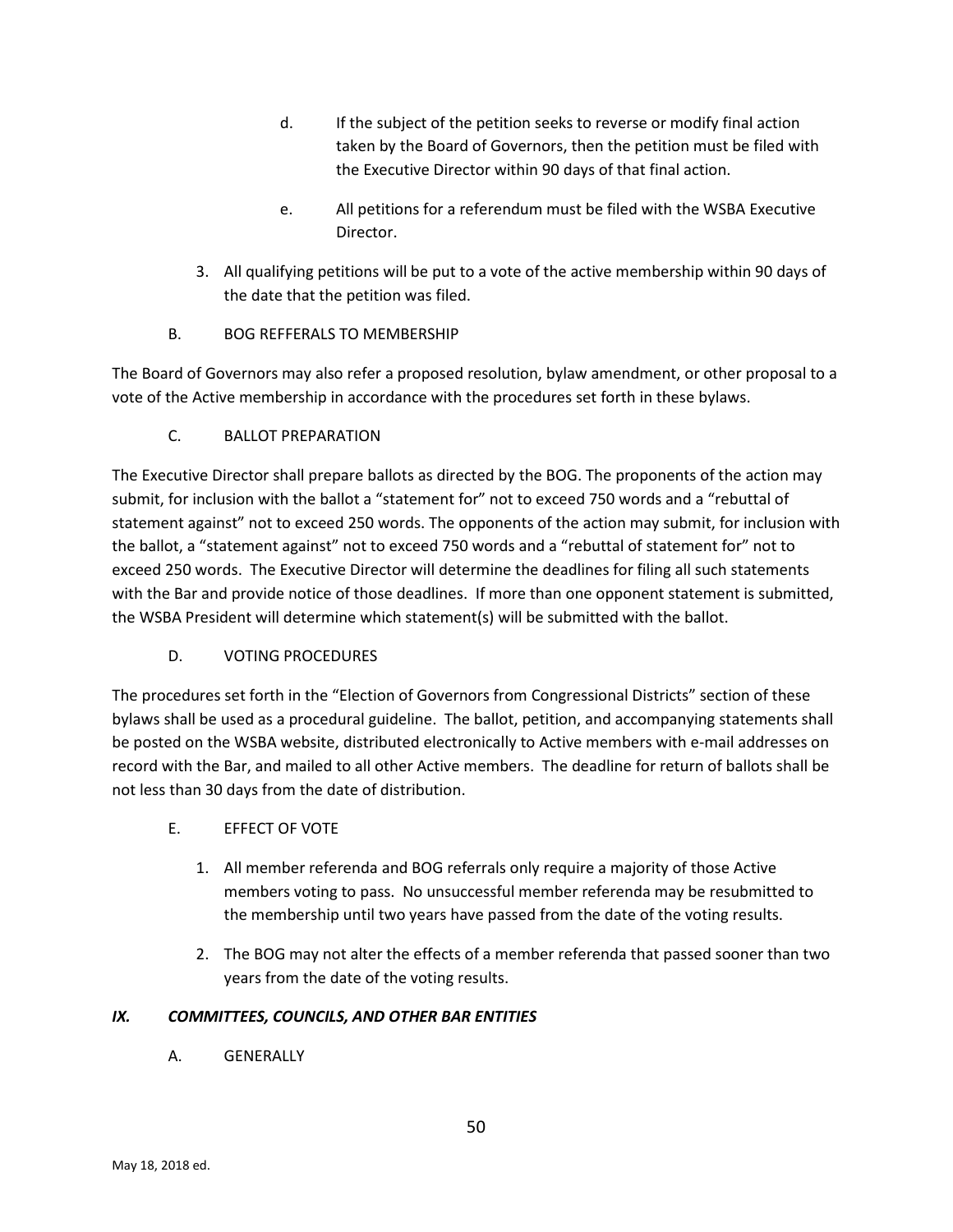- 1. The work of the Bar shall be accomplished by the BOG, the officers, and the Bar staff. To facilitate the work of the Bar in accordance with its purposes as provided in Article I, the BOG may delegate such work to an appropriate Bar entity, such as sections, committees, councils, task forces, or other Bar entity, however that may be designated by the BOG.
- 2. The work of any Bar entity established by the BOG must:
	- a. have a defined scope that requires the active and continuing attention of the BOG;
	- b. further the Bar's Guiding Principles and/or the purposes of the Bar outlined in General Rules promulgated by the Supreme Court; and
	- c. enhance consideration of a topic that is beyond the time and expertise of the BOG and staff by incorporating expertise and additional viewpoints from the broader community.
- 3. A list of the current committees, councils, and task forces, and their functions, will be maintained by the Executive Director. The BOG may terminate any recurring committee whenever in its opinion such committee is no longer necessary. Any nonrecurring Bar entity shall automatically terminate pursuant to the terms of its charter or originating document.
- 4. Governors appointed to serve as BOG liaisons to any Bar entity are not voting members. However, if a Governor is appointed as a member of any Bar entity, then he or she may vote in accordance with the terms of the charter or originating document for that entity.
- B. COMMITTEES AND OTHER BAR ENTITIES
	- 1. Committees

Committees are created and authorized by the BOG to study matters relating to the general purposes and business of the Bar which are of a continuous and recurring character. The number, size, and functions of each committee will be determined from time to time by the BOG.

> a. Committee members, Chairs, and Vice Chairs must be Active members of the Bar. Exceptions: (a) up to two Emeritus Pro Bono members are permitted to serve on the Pro Bono Legal Aid Committee (PBLAC) and may be appointed to serve as the Chair, Co-Chair, or Vice-Chair of that committee; and (b) faculty of Washington state law schools who are not Active members of the Bar are permitted to serve on the Committee on Professional Ethics (CPE).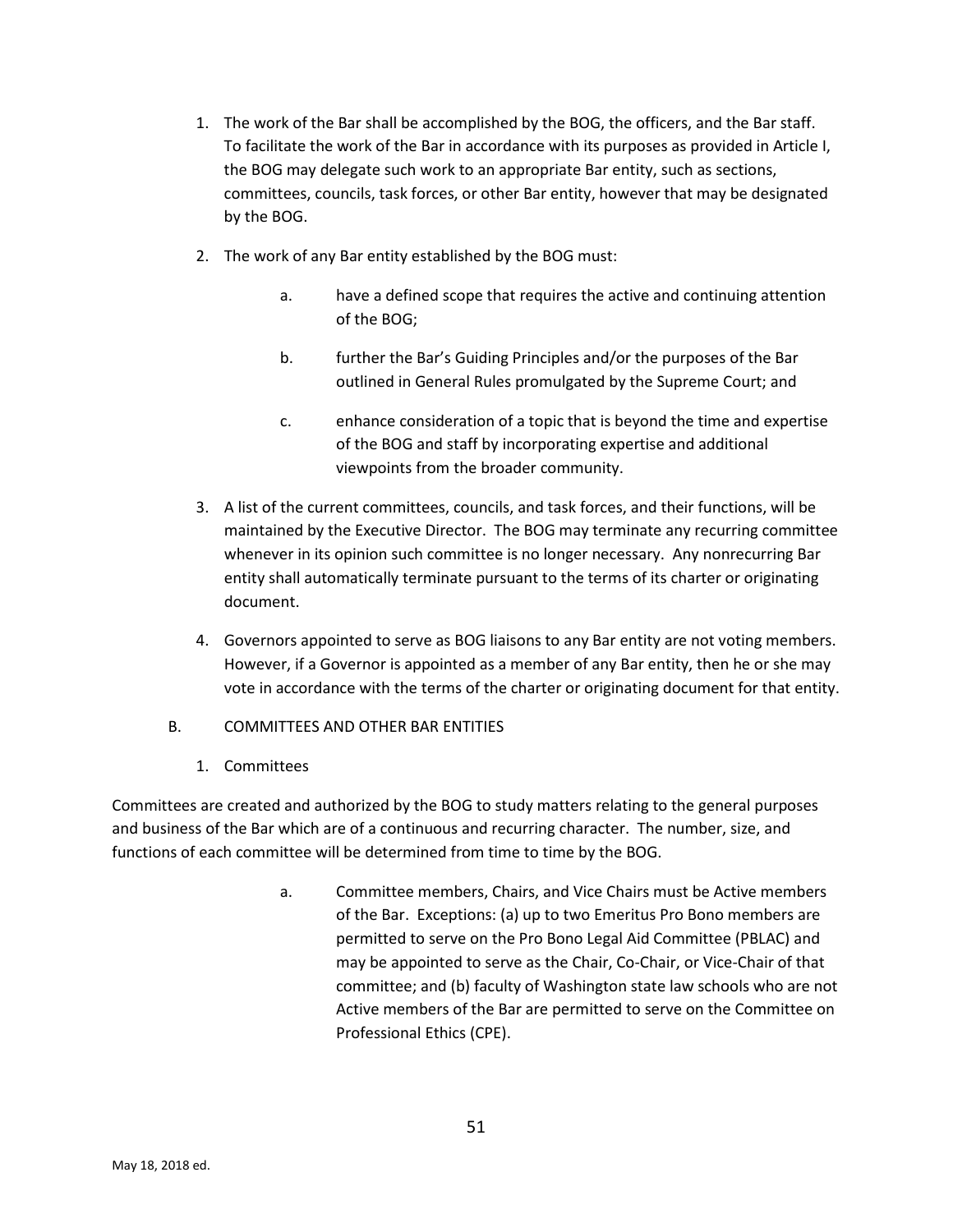- b. Committee members are appointed by the BOG. Appointments to committees are for a two-year term unless the BOG determines otherwise. A committee member's service on any committee is limited to two consecutive terms, after which the member cannot be reappointed to that committee for three years, subject to individual exceptions for cause as approved by the BOG. Appointments to the Legislative Committee will be made pursuant to the written BOG policy for that committee.
- c. The President-elect will annually select the Chair or Vice Chair of each committee, with the BOG having the authority to accept or reject that selection.
- d. In the event of the resignation, death, or removal of the Chair or any committee member, the BOG may appoint a successor to serve for the unexpired term.
- 2. Other Bar Entities

The BOG may from time to time establish other Bar entities to study matters relating to specific purposes and business of the Bar which are of an immediate and/or non-recurring character. These other Bar entities may be titled as task forces, workgroups, or any other label the BOG may designate.

- a. The President will select the persons to be appointed to such other Bar entities, with the BOG having the authority to accept or reject those appointments. The term of appointments will be until the work of the entity has been concluded or until such committee member's successor is appointed.
- b. The Chair(s) of any other Bar entity shall be appointed by the President at the time of creation of the entity, with the BOG having the authority to accept or reject that selection, and will serve for the duration established by the BOG or until replaced.
- c. In the event of the resignation, death or removal of the Chair or any other member of the Bar entity, the President may appoint a successor to serve for the unexpired term.
- 3. General Duties and Responsibilities for Committees and Other Bar Entities
	- a. Each committee or other Bar entity will carry out various tasks and assignments as requested by the BOG or as the entity may determine to be consistent with its function or its charter or originating document.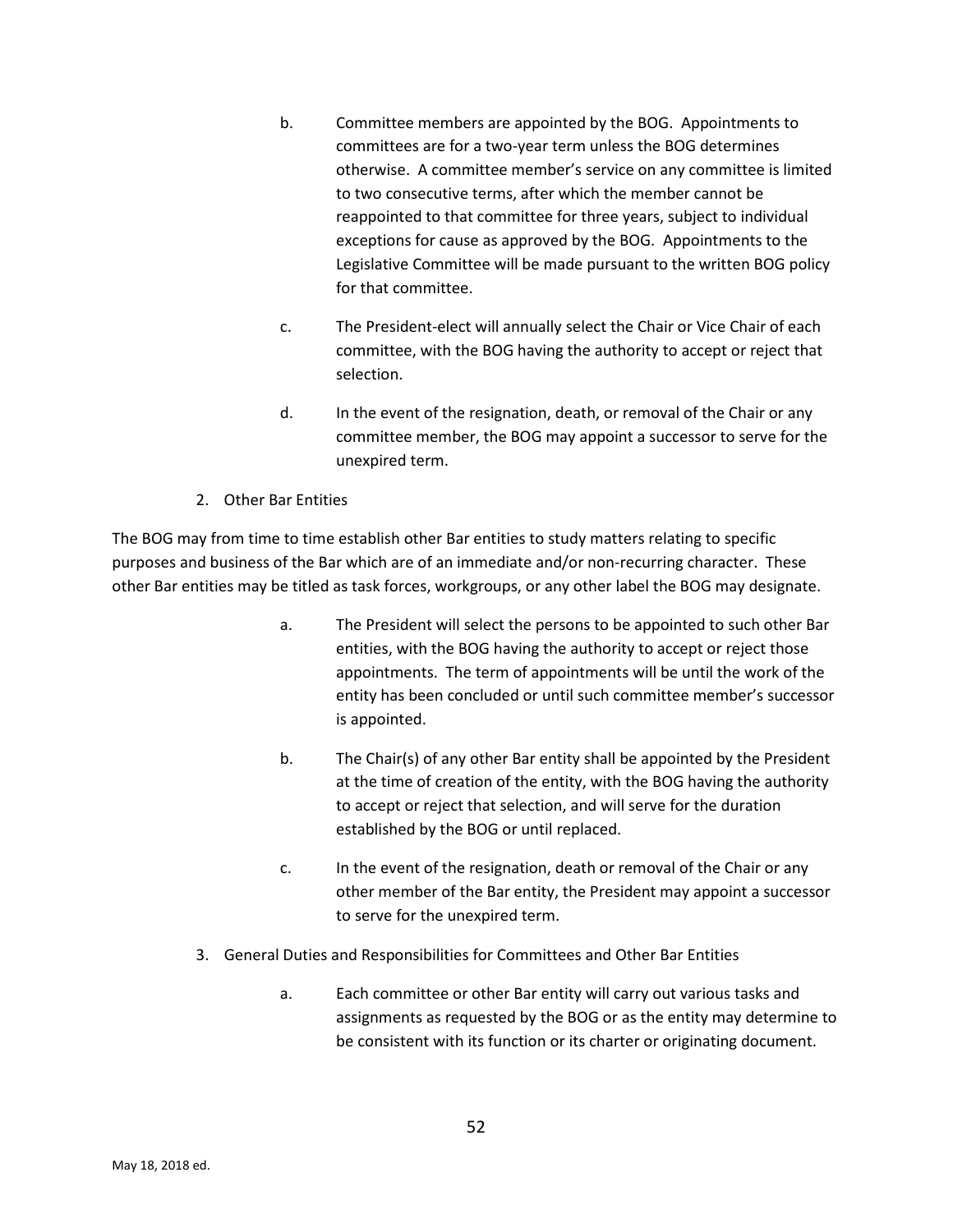- b. Each Bar entity must submit an annual report to the Executive Director and submit such other reports as requested by the BOG or Executive Director.
- c. These Bar entities are not permitted to issue any report, take a side publicly on any issue being submitted to the voters, pending before the legislature, or otherwise in the public domain, or otherwise communicate in a manner that may be construed as speaking on behalf of the Bar or the BOG without the specific authorization to do so by the BOG. Reports, recommendations, or proposals do not represent the view or action of the Bar unless approved by a vote of the BOG.
- d. Bar staff will work with each committee or other Bar entity to prepare and submit an annual budget request as part of the Bar's budget development process. Each committee and other Bar entity must confine its expenditures to the budget and appropriation as approved by the BOG as generally set forth in these Bylaws.
- e. Each committee and other Bar entity must prepare and distribute minutes of each meeting if required under Article VII of these Bylaws. The minutes will be distributed to its members and posted on the Bar's website, as soon as is reasonably possible after a meeting. The form of the minutes must comply with Article VII of these Bylaws.
- f. The success of any committee or other Bar entity is dependent upon the active participation of its members.
	- 1) Chairs and committee members serve at the pleasure of, and may be removed by, the Board. Neither malfeasance nor misfeasance is required for removal.
	- 2) Any committee member who fails to attend two consecutive regularly called meetings may be removed by the BOG, in the absence of an excuse approved by the Chair.
- C. COUNCILS
	- 1. Councils are created and authorized by the BOG to serve as advisory committees to the BOG on matters and issues of particular import to the Bar.
	- 2. Nominations to councils are made as set forth in the council's charter or originating document, and are confirmed by the BOG. Except as may be specifically required under the council's charter or originating document, council members are not required to be members of the Bar.